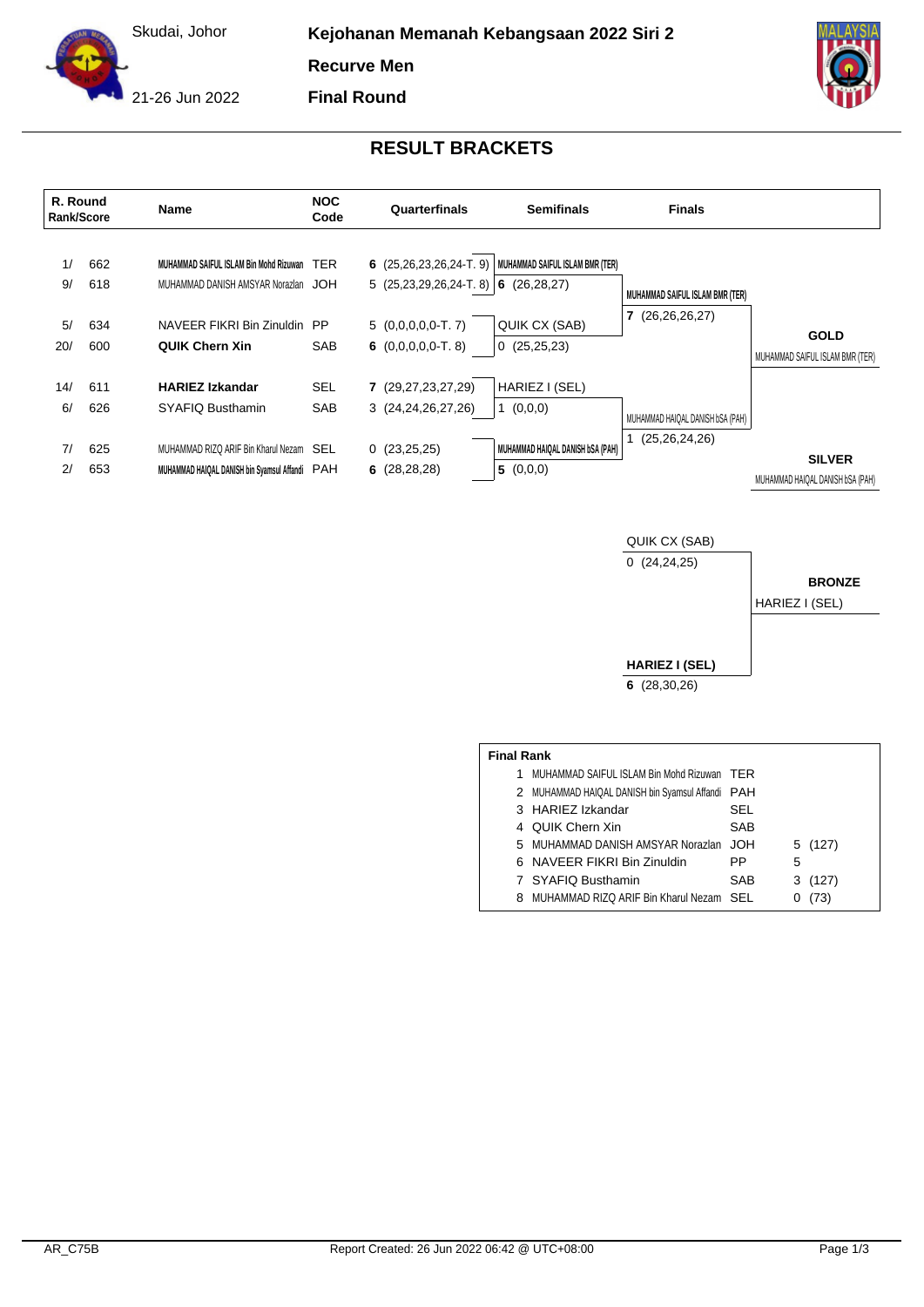Skudai, Johor

21-26 Jun 2022





## **RESULT BRACKETS**

| R. Round<br>Rank/Score |            | Name                                                               | <b>NOC</b><br>Code | 1/32<br>Elimin. Round                         | 1/16<br>Elimin. Round            | 1/8<br>Elimin. Round                                 | Quarterfinals                              |
|------------------------|------------|--------------------------------------------------------------------|--------------------|-----------------------------------------------|----------------------------------|------------------------------------------------------|--------------------------------------------|
|                        |            |                                                                    |                    |                                               |                                  |                                                      |                                            |
| 1/                     | 662        | MUHAMMAD SAIFUL ISLAM Bin Mohd Rizuwan TER                         |                    | 6(27,26,26)                                   | MUHAMMAD SAIFUL ISLAM BMR (TER)  |                                                      |                                            |
| 64/                    | 481        | ZULFAHMI Bin Zulkairi                                              | ATM                | 0(17, 16, 24)                                 | 7 (24,26,29,28,26)               | MUHAMMAD SAIFUL ISLAM BMR (TER)                      |                                            |
|                        |            |                                                                    |                    |                                               |                                  | 6 $(24, 26, 28)$                                     |                                            |
| 33/<br>32/             | 585<br>585 | <b>ADAM Hariz</b><br><b>MOHAMAD Ariffin</b>                        | NS.<br>SAB         | 6 $(24, 24, 21)$                              | ADAM H (NS)                      |                                                      |                                            |
|                        |            |                                                                    |                    | 0(20, 22, 15)                                 | 3 (25,26,25,23,24)               |                                                      | MUHAMMAD SAIFUL ISLAM BMR (TER)            |
| 17/                    | 605        | <b>MUHAMAD AMIERUL Rosani TER</b>                                  |                    | 6(27,24,30,28)                                | <b>MUHAMAD AMIERUL R (TER)</b>   |                                                      | 6 $(25,26,23,26,24$ -T. 9)                 |
| 48/                    | 553        | KHAIRUL DANISH Bin Kamarudin PRK                                   |                    | 2 (23,26,24,22)                               | 6 $(22, 23, 24, 26)$             |                                                      |                                            |
|                        |            |                                                                    |                    |                                               |                                  | MUHAMAD AMIERUL R (TER)<br>0(18,24,23)               |                                            |
| 49/                    | 547        | IZZAT HILMI Mohamad Anuar SEL                                      |                    | 4 (27,26,23,24,21)                            | MUHAMMAD HARIZ HAIKAL S (MEL)    |                                                      |                                            |
| 16/                    | 609        | MUHAMMAD HARIZ HAIKAL Sofian MEL                                   |                    | 6(22, 25, 26, 26, 23)                         | 2 (18,26,12,19)                  |                                                      |                                            |
| 9/                     | 618        | MUHAMMAD DANISH AMSYAR Norazlan JOH                                |                    | 6 $(23, 27, 22, 27, 28$ -T. 8)                | MUHAMMAD DANISH AMSYAR N (JOH)   |                                                      |                                            |
| 56/                    | 517        | MUHAMMAD IRSYAD DANIAL Mohd Irwan PAH                              |                    | 5 $(25,23,26,27,20-T.7)$ 6 $(26,27,23,22,25)$ |                                  |                                                      |                                            |
|                        |            |                                                                    |                    |                                               |                                  | MUHAMMAD DANISH AMSYAR N (JOH)<br>6 (19,24,27,27,26) |                                            |
| 41/                    | 571        | <b>HAISAN Bin Hanapi</b>                                           | ATM                | 6 $(0,0,0,0,0)$                               | HAISAN BH (ATM)                  |                                                      |                                            |
| 24/                    | 597        | DARWISH AQIL Ahmad Hariri PRK                                      |                    | 4(0,0,0,0,0)                                  | 4 (21, 25, 25, 25, 14)           |                                                      | MUHAMMAD DANISH AMSYAR N (JOH)             |
| 25/                    | 595        | IQBAL ARIF Bin Indra Arnand Adnani PP                              |                    | 6 $(29, 27, 25)$                              | IQBAL ARIF BIAA (PP)             |                                                      | $5(25,23,29,26,24-T.8)$                    |
| 40/                    | 574        | <b>FIRAS Fikri</b>                                                 | WP                 | 0(25, 23, 18)                                 | 0(21,24,19)                      |                                                      |                                            |
|                        |            |                                                                    |                    |                                               |                                  | MUHAMMAD NAFIZUDDEN MN (MEL)                         |                                            |
| 57/                    | 508        | MOHD NUR FITRI Bin Abu Talib ATM                                   |                    | 0(17, 17, 18)                                 | MUHAMMAD NAFIZUDDEN MN (MEL)     | 4 (25,26,24,24,25)                                   |                                            |
| 8/                     | 624        | MUHAMMAD NAFIZUDDEN Mohd Najib MEL                                 |                    | 6(25, 27, 26)                                 | 6(28, 27, 26)                    |                                                      |                                            |
|                        |            |                                                                    |                    |                                               |                                  |                                                      |                                            |
| 5/<br>60/              | 634<br>501 | <b>NAVEER FIKRI Bin Zinuldin</b> PP<br>MUHAMMAD FARIS Hasmizol PAH |                    | 6 $(0,0,0)$                                   | <b>NAVEER FIKRI BZ (PP)</b>      |                                                      |                                            |
|                        |            |                                                                    |                    | 0(0,0,0)                                      | 6(24, 28, 28)                    | <b>NAVEER FIKRI BZ (PP)</b>                          |                                            |
| 37/                    | 578        | SHAZREMIL HARIZ Ahmad Hafiz KED                                    |                    | 6 $(28, 24, 26)$                              | SHAZREMIL HARIZ AH (KED)         | 6(24,29,27)                                          |                                            |
| 28/                    | 593        | MOHAMAD ALIF ANAS Bin Mohd Ariffin SAB                             |                    | 0(26,22,24)                                   | 0(21, 27, 24)                    |                                                      |                                            |
|                        |            |                                                                    |                    |                                               |                                  |                                                      | NAVEER FIKRI BZ (PP)<br>$5(0,0,0,0,0-T.7)$ |
| 21/                    | 599        | MOHAMAD DANI AMANI Mohd Nizam PRK                                  |                    | 7(0,0,0)                                      | MOHAMAD DANI AMANI MN (PRK)      |                                                      |                                            |
| 44/                    | 562        | MUHAMMAD DZULHELMI Dzulkarnain SAB                                 |                    | 0(0,0,0)                                      | 6(23,25,22,29,24)                | MOHAMAD DANI AMANI MN (PRK)                          |                                            |
| 53/                    | 532        | AZAMUDDIN Bin Mansor                                               | PP.                | 4 (24, 22, 23, 25, 19)                        | FITRI Y (NS)                     | 0(22, 28, 24)                                        |                                            |
| 12/                    | 615        | <b>FITRI Yusuf</b>                                                 | NS.                | 6 $(23, 25, 24, 23, 26)$                      | 4 (22, 25, 23, 27, 24)           |                                                      |                                            |
|                        |            |                                                                    |                    |                                               |                                  |                                                      |                                            |
| 13/                    | 613        | MUHAMMAD FARHAN HAKIM A.Rhyme PAH                                  |                    | 6 $(26, 27, 25)$                              | MUHAMMAD FARHAN HAKIM A (PAH)    |                                                      |                                            |
| 52/                    | 535        | A'ZAT FARIS Fathullah                                              | PAH                | 0(22,25,24)                                   | 0(20,22,26)                      | QUIK CX (SAB)                                        |                                            |
|                        |            |                                                                    |                    |                                               |                                  | 6(26, 25, 24, 28)                                    |                                            |
| 45/<br>20/             | 560<br>600 | MUHAMMAD ALIFFAKHRI Mohd Azam MEL<br><b>QUIK Chern Xin</b>         | SAB                | 4(0,0,0,0,0)<br>6 $(0,0,0,0,0)$               | QUIK CX (SAB)<br>6(26, 28, 27)   |                                                      |                                            |
|                        |            |                                                                    |                    |                                               |                                  |                                                      | <b>QUIK CX (SAB)</b>                       |
| 29/                    | 591        | MUHAMMAD NABIL IRFAN Mohd Rodzhan WP                               |                    | 6(25,26,21,25)                                | MUHAMMAD NABIL IRFAN MR (WP)     |                                                      | 6 $(0,0,0,0,0$ -T. 8)                      |
| 36/                    | 578        | AHMAD FIRDAUS Ahmad Fadzil WP                                      |                    | 2 (24, 16, 24, 17)                            | 6 $(24, 26, 26, 26, 21 - T. 9+)$ | MUHAMMAD NABIL IRFAN MR (WP)                         |                                            |
|                        |            |                                                                    |                    |                                               |                                  | 2 (17,26,19,22)                                      |                                            |
| 61/                    | 485        | QAYYUM ZAKWAN NAIM Mohd Zirahim PAH                                |                    | 0(16, 19, 24)                                 | MOHAMAD FIRDAUS MR (TER)         |                                                      |                                            |
| 4/                     | 634        | MOHAMAD FIRDAUS Mohd Rusmadi TER                                   |                    | 6 $(27, 29, 28)$                              | 5 (26,26,25,25,26-T. 9)          |                                                      |                                            |